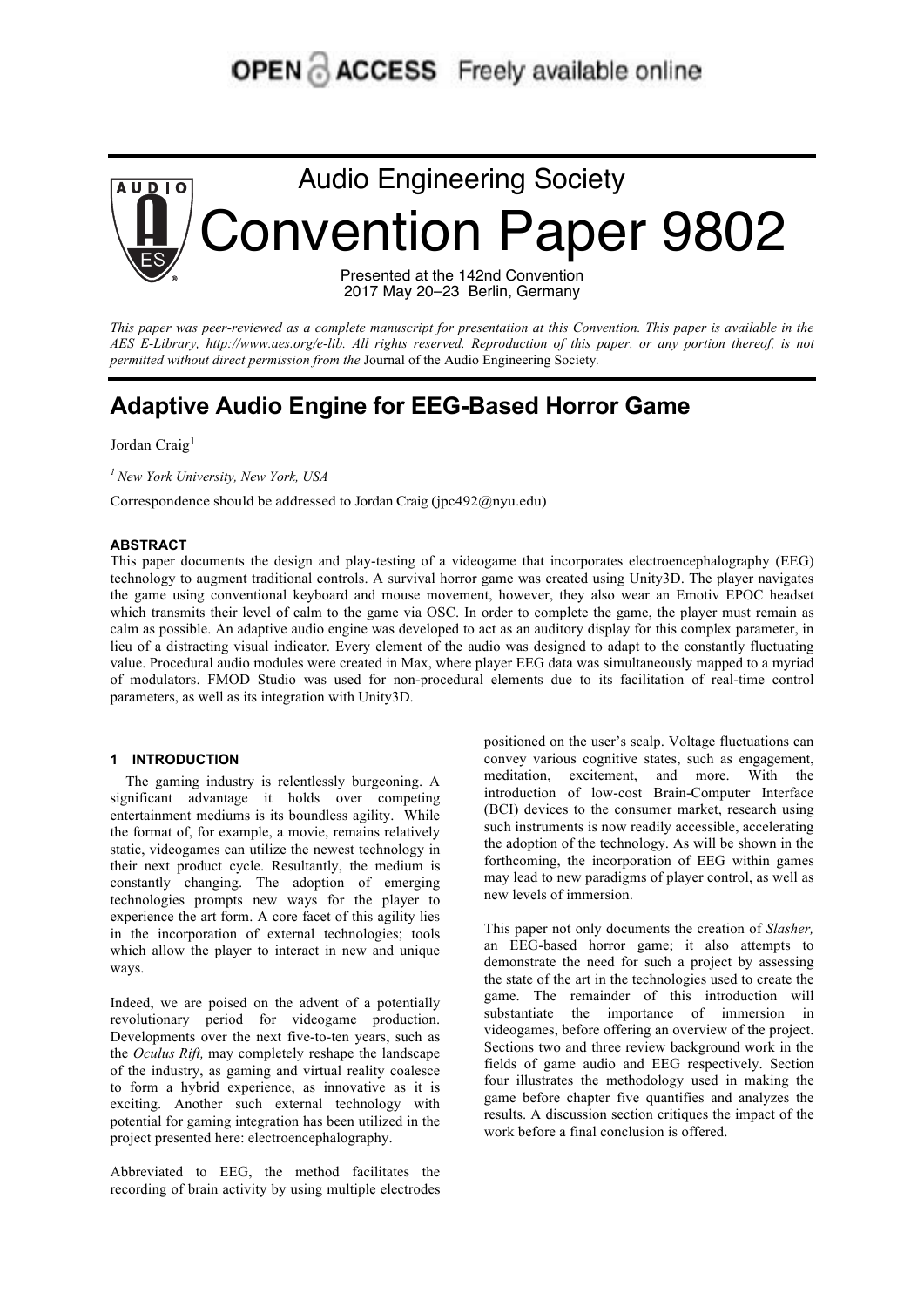#### **1.1 The Quest For Immersion**

We gasp; we claw; we sigh; we scream; as we reach that pinnacle state of immersion while playing a videogame we are effervescent in posture, erratic in disposition. We become emotionally present as we ultimately succumb to the fiction. As a result, our levels of both engagement and enjoyment increase [1]. But this utter encapsulation can only transpire if the unfolding events feel indubitably realistic; we must be thoroughly convinced. Should anything burst that bubble of augmented reality, our experience is significantly dented, sometimes irrevocably. Consequently, it is the goal of any game developer to sculpt a highly interactive and immersive environment, tricking the player - by any means necessary – into the belief that what they see and hear is real.

Audio plays a crucial role in upholding the credibility of the ruse. At the very least, the sound of a game must keep pace with its visual counterpart. If the game aesthetic is hyper-realistic, the audio must be faithful to the real world, propagating from point sources in threedimensional environments. If the game is set in fantastical or futuristic worlds, then the player still has an expectation as to how these settings *should* sound, despite them having no basis in reality. But the task of sculpting a realistic aural experience goes further than just having exceptional sound design; the entire audio *implementation* must be executed in accordance with the game's context.

Successful EEG integration has obvious benefits towards creating an immersive gaming experience, connecting the player to the game in ways that far exceed the linear nature of traditional controllers. But going further still, it offers new avenues of audio implementation. If the audio of a game can keep pace with both the visual element of the environment as well as the fluctuating mindset of the player, the result will undoubtedly stand as a highly immersive product.

#### **1.2 Project Overview**

An EEG-based horror game called *Slasher* was created, in which the player's real-world emotional state directly affects the character they control in the fictional world. Set in an abandoned asylum, the player must remain calm in order to escape the building, overcoming various tasks along the way. The more anxious or frightened the player becomes, the harder the tasks are to complete, thus the more likely the chance of death. Incorporation of EEG technology here can be seen as an augmentation of conventional controls: the player must perfect their psychological state as well as the physical controller.

At all times, the player is informed of their *level of calm* via sound only. There are no visual indicators. This auditory display is comprised of procedural audio modules and other adaptive events. The soundscape becomes manifestation on the player's emotion.

Motivation for the project draws from the recent success of virtual reality products, combined with the perpetual quest for player immersion in video games. A dissection of the term 'immersion' in this context could be stated as "placing the player inside the game." With VR devices, the player appears visually inside the virtual world. With EEG technology, the player can now feel emotionally connected to that landscape.

#### **2 AUDIO FOR VIDEOGAMES**

The field of audio for videogames continues to grow in complexity. The role of audio in games has evolved from simple background music [2] into a vital tool for the designer in communicating information to the player. In *Slasher*, the audio attempts to relay a complex and unorthodox parameter – the player's *level of calm* - freeing space on the screen from unnecessary UI components.

The remainder of this chapter investigates how both adaptive and procedural audio can be effective in communicating information to the player in real-time.

#### **2.1 Adaptive Audio**

The need for adaptive music due to the non-linear nature of games has been well documented [3][4][5]. When incorporated effectively, adaptive music can alleviate repetition by ensuring similar passages are not looped endlessly, and can communicate information to the player by using specific instrumentation to symbolize game events. Horizontal re-sequencing and vertical re-orchestration are common techniques in modern game music soundtracks. The former uses precomposed segments of music which can be playedback in any order, depending on game events. The latter dynamically adjusts the mix in reaction to gamestate data, for example: drums and percussion fade up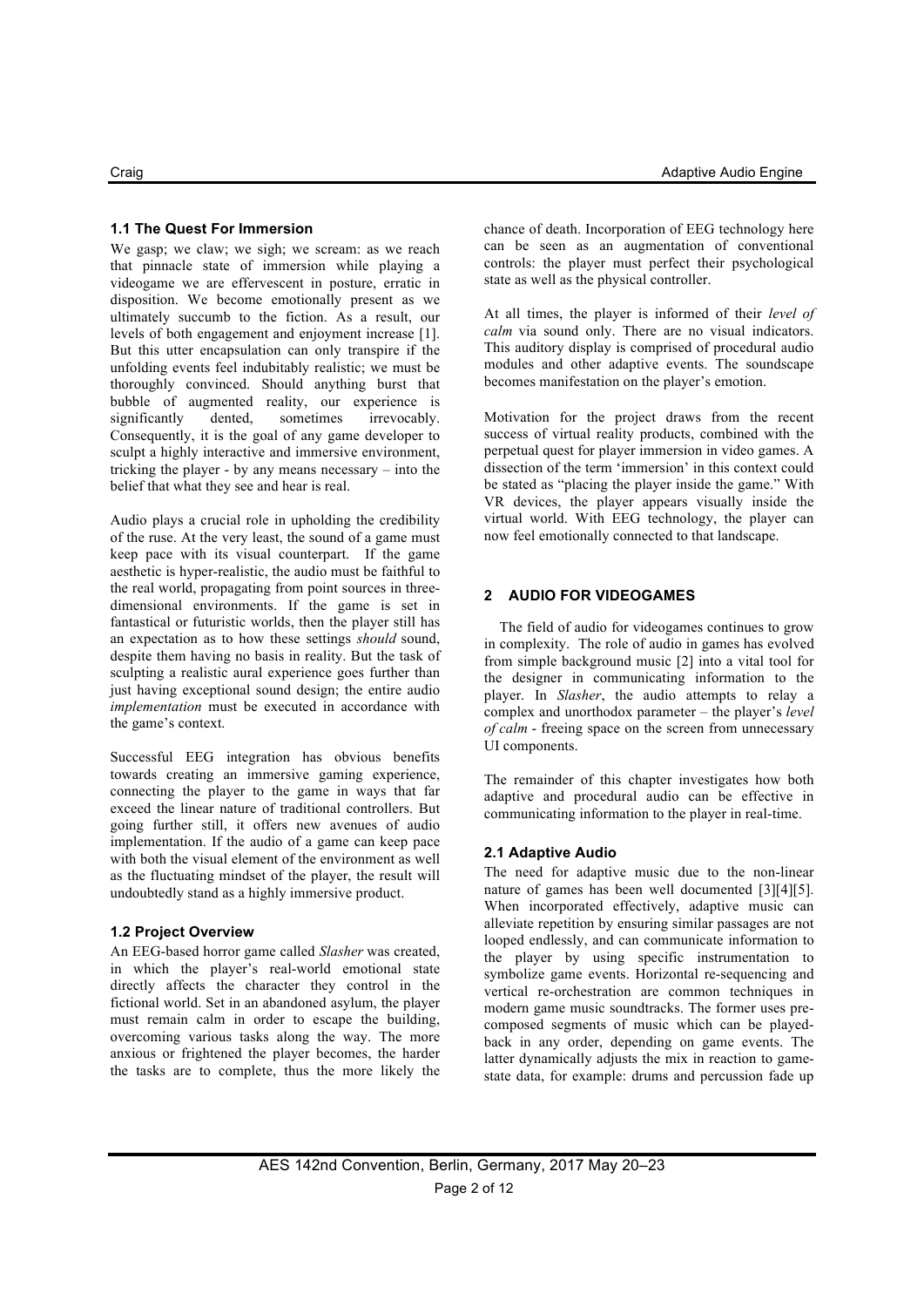in the mix during a combat scene. Rockstar Games' 2010 title *Red Dead Redemption* makes extensive use of both techniques, requiring over 14 hours of original music to cover the plethora of routes the narrative may take [6]. An 'Adaptive Music Event' used in *Slasher* makes use of vertical re-orchestration to communicate the *level of calm* to the player.

#### **2.2 Procedural Audio**

Procedural audio is inexorably linked with *physical modeling*, a full discussion of which lies out-with the scope of this paper, however the intrigued reader is referred to [7]. To summarize briefly, the technique involves modeling the vibrational patterns of objects while they are performing sound energy. Models tend to be very complex and require robust CPUs to perform the necessary synthesis. A less intensive technique is required.

Andy Farnell presents a myriad of practical implementations of procedural audio in his esteemed book Designing Sound [8]. Each practical example begins with a systematic dissection of the objective sound, identifying every mechanical element that contributes to the overall sonic production. For example, a gunshot (page 594) comprises detonation, excitation, expulsion, recoil, and bullet sounds. Each of these elements provokes certain vibrations in the physical parts of the gun – piston, recoil spring, eject port, barrel, *etc*. – which collectively contribute to the overall modal vibration. By carefully analyzing the *procedures* involved in the sound's production, it can be *modeled*. Certain procedural sound modules within *Slasher* were directly influenced by Farnell's exemplary work.

Although based on principles of physical modeling, Farnell's technique should be regarded as a type of *abstract synthesis* [12]. Farnell posits that his implementations are ideal for real-time interactive environments, such as videogames, due to their reduction in computational demand in comparison to full modal synthesis. Indeed, we are beginning to observe tentative steps into such application. The work presented in [31] exhibits simple pen stroke sounds, which are modeled for use with tactile devices. An audio recording of a real-world pen stroke sound is used in the estimation of an excitation signal, which is then input to the model.

Environmental ambiences, such as wind and rain, are relatively easy to simulate using enveloped and filtered noise. These ambiences often permeate entire games and can be rather tedious to implement using samplebased methods. A solution is provided by plug-in developers AudioGaming [9], who have designed a procedural audio weather system for use in FMOD Studio. Individual volumes for wind and rain can be mapped to any in-game parameter, meaning they can be continuously modulated. A simple example would be mapping the volume of rain to the player character's distance from an open window.

Mapping procedural parameters to external control highlights one of the key advantages to procedural audio; not only can variety be achieved by using a continuously changing control signal, but also new levels of realism can be reached by utilizing physical measurements calculated from the virtual environment. Niels Bøttcher attempts exactly this in his use of a Nintendo Wii remote to drive a synthesized weapon sound in a first-person sword game [10]. The project determines whether the realism achieved by this implementation improves the player's 'motorical' ability; does realistic sound help the player become better at the game?

### *2.2.1 Physics-Driven Procedural Audio*

It is intuitive to use physics data in the mapping of procedural parameters; the harder the player strikes a weapon against an object, the louder its impact sound should be. Physics-driven animations are used to control granular synthesis in [11]. To implement the technique, audio files were pre-processed, being manually *sliced* into separate grains. In the virtual environment, certain collisions and movements are mapped to these grains, which are triggered in an order dependent on the respective force or velocity of the action.

In [12] a framework is exhibited in which users can craft graphical objects for an interactive environment. Physical parameters are derived from the type of material chosen – as well as the object's dimensions – and linked directly to a sound synthesis engine. In a similar project, Dylan Menzies presents his *Phya* software [13], described as "a library that facilitates physical modeling for sound synthesis in tandem with a physics engine." The program allows the user to first create a graphical object, and then assign different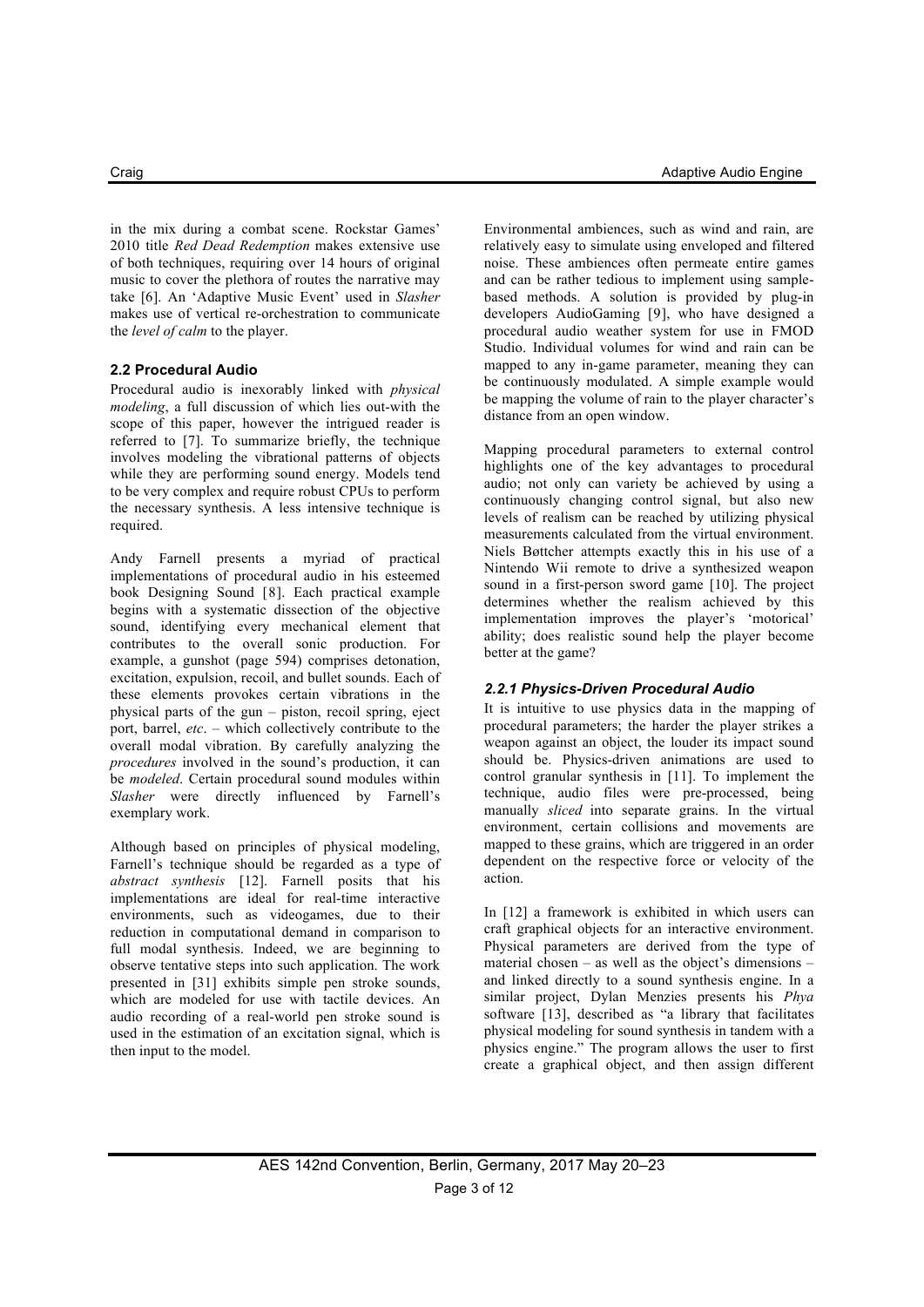sounds for various types of contact, including: simple impacts, multiple impacts, grazing sounds, slipping and sticking due to friction, buzzing due to vibration, plus many more.

#### *2.2.2 Emotion-Driven Procedural Audio?*

With mechanisms in place for procedural models to *react* to some input data, such as physics information, one must consider the option of using the player's real world emotion to drive the virtual world's soundscape. Indeed, that is precisely what *Slasher* attempts to do: the player's real world calmness affects background ambiences emanating from the virtual environment, as well as foreground sounds emitting directly from their character. Before continuing any such discussion, we must now turn to a technology which allows us to harness such personal data: Electroencephalography.

#### **3 ELECTROENCEPHALOGRAPHY**

The discovery of Electroencephalography is credited to the German neurologist Hans Berger, who coined the term in 1920s after recording electrical signals from the human brain [14]. The term, derived from the German phrase "brain electricity writing", was first documented by Berger in 1929 [15] although his pioneering paper was not translated into English until 1969 by Pierre Gloor [16]. 'EEG' is the accepted abbreviation and will be used in the forthcoming.

#### **3.1 The Human Brain**

Electrical activity inside the human brain is the result of transmission through pyramidal neurons within the cerebral cortex [17]. The neurons themselves do not move, rather an *action potential* moves through an entire neuron cell, before jumping to the next neuron. A jump is required because adjacent neurons are separated by an area called the synaptic cleft.

A negative charge is emitted as neurotransmitters move across the synaptic cleft, an occurrence which is crucial to EEG detection. The area around this neuron becomes temporarily negatively charged. An electric dipole is thus created between this area and another distant area of the neuron, which is positively charged. When this process occurs in many parallel cells, their individual dipoles summate to create one large dipole, which can be detected from outside the skull using electrodes.

#### **3.2 EEG Devices**

Electrodes are placed in specific locations on the scalp, most commonly using the internationally-recognized '10-20' system (Figure 1) which facilitates consistency across EEG recordings. Each electrode detects transmission when action potentials occur in its relative area. The collective frequency of these messages is significant, as will be shown. The signal from each electrode is generally very small, so it must be amplified. This inherently raises the noise floor, therefore specific filtering must occur: high-pass and low-pass filters combine to attenuate below ~1hz and above  $\sim$ 30Hz [18] leaving a target bandwidth that we will now investigate.

Our target band can be divided into four clinically significant sub-bands: Delta  $(\leq 4$  Hz), Theta  $(\sim 4-8$  Hz), Alpha (~8-13Hz), Beta (13-30Hz). Delta waves normally occur in deep sleep and young babies. Theta waves do not typically appear in awake adults and are associated with sleep, although they are sometimes present in awake children. Alpha waves are generally present in adults who are in a relaxed state with closed, or partially closed, eyes. Beta waves are more commonly detected in alert or excited adults. This is summarized in Table I.

Table I - Summary of EEG Frequency Bands

| Band  | Frequency | Observed                    |
|-------|-----------|-----------------------------|
| Delta | $<$ 4 Hz  | Deep sleep, babies          |
| Theta | 4-8 Hz    | Adult sleep, awake children |
| Alpha | $8-13Hz$  | Relaxed adults              |
| Beta  | 13-30 Hz  | Alert adults                |

The Emotive EPOC EEG headset was used in this project, worn by test subjects as they completed *Slasher*. The headset contains 14 electrodes, which are positioned in accordance with the '10-20' system. The data is recorded at a sample rate of 128 Hz. The subsequent signal is high-pass filtered at 0.16 Hz and low-pass filtered at 85 Hz [19]. The EPOC ships with software that allows the user to view certain EEG data. This project utilized just one stream of EEG data: *calmness*.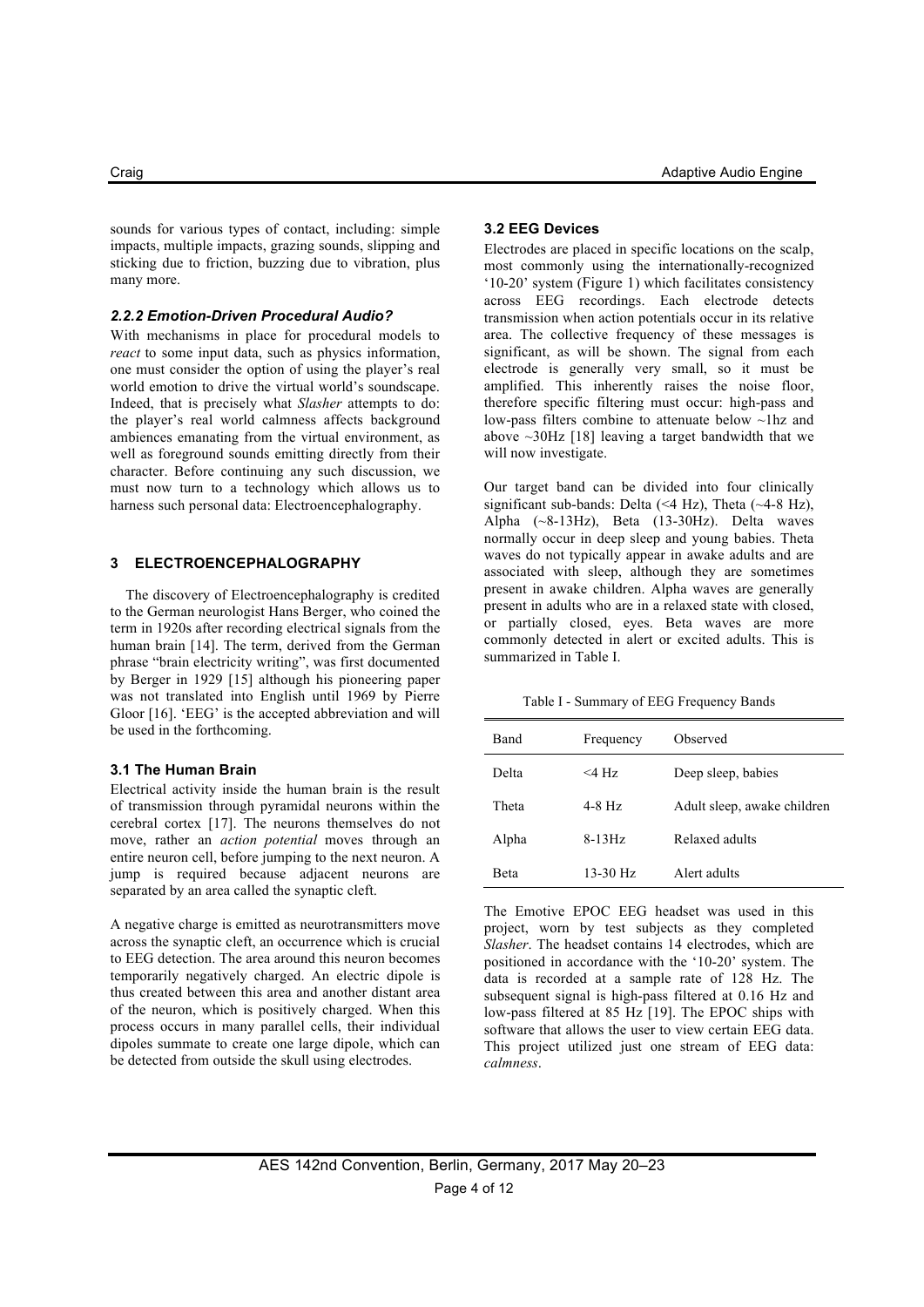

Figure 1 - The '10-20' Electrode Positioning System [20]

#### **3.3 EEG for Music Composition and Performance**

EEG devices have been used in musical composition for over fifty years. It is a relatively common implementation that is attractive due to the notion of creating *brain-controlled music*. In 1965 Alvin Lucier performed his piece *Music for Solo Performer,* in which he linked his own EEG data to various percussive instruments [21]. The piece is believed to be the first documented attempt to use EEG data as an input for musical composition. Lucier sat calmly on a stage, with electrodes fitted to his scalp. The signal was amplified and filtered so that only alpha waves were present. Being so low in frequency, the alpha waves were able to drive vibrations in different instruments arranged around the performance space, due to careful placement of loudspeakers [22].

In the 1970s David Rosenbaum began systematic research exploring the potential for EEG in the generation of artistic works. By 1990 he introduced a technique which mapped EEG data to a generative music system; performers controlled the composition by selectively shifting their attention [ 23 ]. Rosenbaum's work was built-upon in 2003 by Miranda, et al., who placed more emphasis on *how*  EEG data was mapped to musical parameters; they found ways to "harness the EEG signals and extract meaningful musical information from them," [24].

More recently, a work titled *Music for Sleeping & Waking Minds* mapped EEG data from four sleeping performers to a compositional system during an 8-hour musical performance [ 25 ]. Performers wore EEG headbands made by Infusion Systems, data from which was processed in Max and used to drive an 8-channel soundscape.

#### **3.4 EEG in Gaming Technology**

In *Slasher*, player EEG data is mapped to an adaptive audio engine, as has been discussed. However, it is also mapped directly to elements of the gameplay. The player must be able to control their *level of calm* in order to successfully complete the game. In this sense, the EEG device augments traditional game controls: the player must be just as tactful with their mind as they are with their hands.

Low-cost EEG devices are targeted at the gaming market, presumably with the goal of one day becoming a regular extension to conventional controllers. Some work has been done that tries to incorporate EEG into elements of the gameplay. In 2009, Ko, et al., published an investigation into the potential of BCIbased gameplay [26]. To test some of their hypotheses about how the technology could be applied to gameplay, they designed a collection of short prototype games, for which players wore NeuroSky's *Mind Set*  EEG headset. Player EEG data augmented keyboard and mouse input in various ways. Test results indicate that subjects benefited from the use of EEG as a controller, as it provided them a "more intuitive and interesting experience" [26].

In [27] the Emotiv EPOC headset is used as a game controller *in place of* conventional control interfaces. The project does not present a game, rather it demonstrates EEG-controlled navigation of a simple user interface. To facilitate the implementation, the authors worked with raw EEG data, first filtering it in Matlab, before programming it into their customdesigned interface using C#. Initially intended to facilitate gaming control for handicapped persons, the work was extended to target all user types, with a view to replacing "old-fashioned" interfaces such as the keyboard and mouse. In *Slasher*, the EPOC headset in used *in tandem* with conventional controllers, to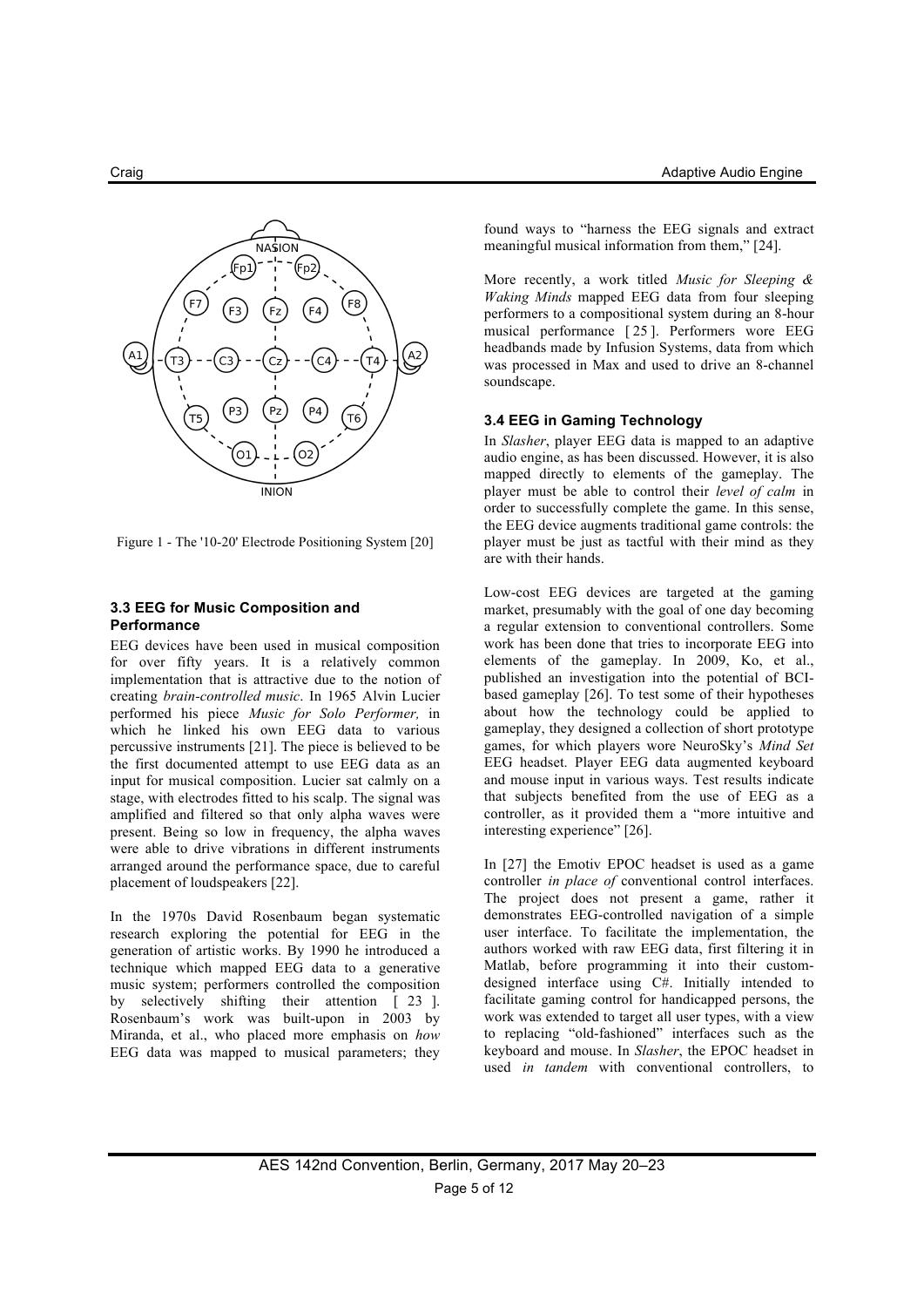arguably greater success. A comprehensive review of games involving EEG and other BCI devices can be found in [28].

#### **4 TECHINICAL IMPLEMENTATION**

The forthcoming section documents the technical implementation of *Slasher,* with a focus on the adaptive audio engine. The game was created by the author, using the Unity game engine [29] combined with various software. For a comprehensive review of all project elements, as well as video examples of the game, the reader is referred to the author's portfolio  $\text{website}^1$ .

#### **4.1** *Slasher*

The somewhat whimsical premise of *Slasher* is as follows. It is set in the post-biological age, where the human body contains computerized parts that help regulate performance and health. Metallic arteries are used to regulate blood temperature, however, they emit a small electromagnetic field in doing so. Zombie-like enemies can sense the presence of the player by detecting this electromagnetic field. The more agitated the player becomes, the faster the blood runs, thus the stronger the electromagnetic field and the easier they are to detect. The enemies in the game are essentially blind to everything except this form of detection.

The game has three distinct levels. In level one the player must progress through locked doors by finding the keys that unlock them. Each key is placed within the vicinity of an enemy, at a very specific distance. The player must be calm enough that they can approach the key and pick it up without enemy detection. During their approach, the player must monitor the soundscape produced by the adaptive audio engine and discern whether or not they are calm enough to collect the key without enemy detection.

In level two, the player must navigate a dark basement using a night-vision app on their smartphone, which doubles the enemies' detection sensitivity when turned on. The main threat in the basement is an enemy that stalks the player from the offset. The player's *level of calm* has an affect on their movement: when calm, the player moves quickly and smoothly; when agitated, the player moves very slowly and erratically.

In level three, the player is equipped with a gun and must shoot their way past an onslaught of spawning enemies. The spawn rate is linked to the player's *level of calm*. When the player is calm, new enemies spawn at a lower rate, around every 6 seconds. When the player is less calm, new enemies spawn at a higher rate, around once-per-second. In this section, an adaptive music event is used to convey the player's *level of calm.*

#### *4.1.1 Communication and Signal Flow*

Figure 2 presents a useful graphic illustrating the communication and signal flow between the various software and hardware used to implement and play the game. Unity can be thought of as the center of the diagram; this is where the game takes place, therefore it is the location most of the data is trying to get to. Sound output comes from several simultaneous sources. User input comes from two discrete areas: mouse and keyboard facilitate traditional control; the Emotive EPOC EEG headset facilitates psychological control.

With the EPOC, there is no *plug-and-play* option for transmitting the EEG data to Unity or Max. Instead, the data is sent from the Emotiv Control Panel via OSC using a 3<sup>rd</sup> party application called MindYourOSC (available on the Emotive eStore for free download) – to Max, where it is used to modulate parameters in procedural audio patches. Max handles OSC data very well, thus it is used to pass the EEG data along to Unity, using C# scripts posted on GitHub by Jorge Garcia [30].

FMOD functions as a *plugin* to Unity, facilitating a communication protocol between the two applications. This allows game data from within Unity to modulate parameters in FMOD in real-time. Specifically, the game sends player EEG data values to FMOD which adjust a real time parameter controller (RTPC) on various sound events. Resultantly, player emotion is used to control adaptive FMOD events.

Overall, this is a highly interactive and reactive system, in which multiple programs work together to transmit and control player EEG data. As stated, the only EEG

 <sup>1</sup> http://jordancraigportfolio.com/#/slasher/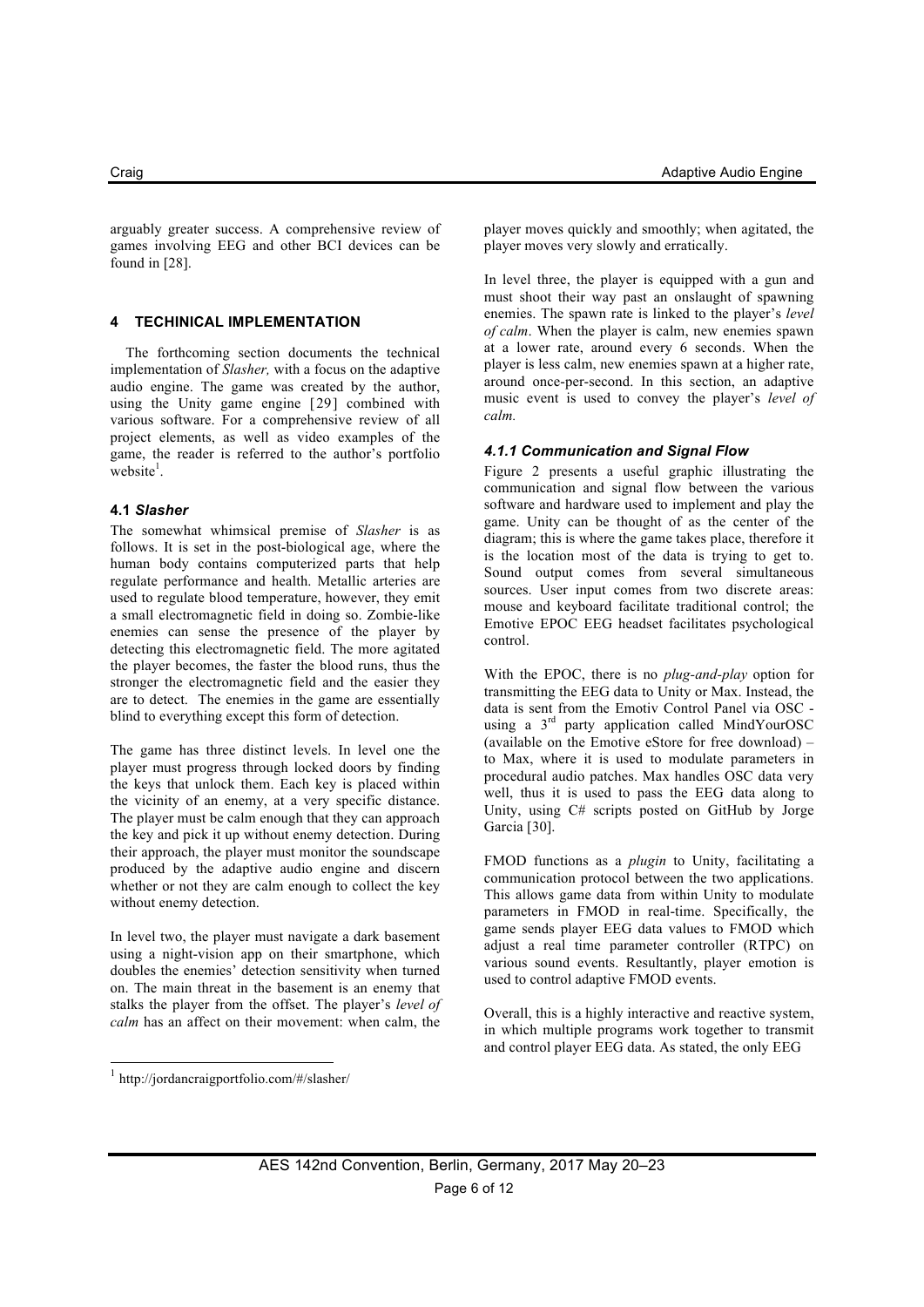

Figure 2 - Communication and Signal Flowchart

data used is player *calmness,* normalized between 0 and 1; 0 means very calm, 1 means very agitated.

#### **4.2 The Adaptive Audio Engine**

The core goal of this project was to develop an adaptive audio engine that could act as an auditory display for the player, informing them at all times of their psychological state*.* When playing the game, the player should be aware of their *level of calm* by learning how the soundscape changes to reflect it.

Another important goal was to ensure the soundscape was aesthetically fitting within the context of the game; the sound produced from the audio engine should act as the *soundtrack* to the game, encompassing ambience and music, as well as communicating the narrative emotion. It should be intuitive to the player, who must understand when it is shifting in intensity.

The audio engine tested in *Slasher* is split across two applications: Max and FMOD. The audio engine can be further separated into 7 modules, the majority of which

are hosted in Max. The audio engine is adaptive because its output changes depending on game-state data; the audio engine adapts to the incoming EEG data *i.e.* the player's *level of calm*.

#### *4.2.1 Max Sound Modules*

A control patch was designed to host all five sound modules, handle incoming EEG data transmitted via OSC, and communicate with the Unity game engine. When *Slasher* begins, a message is sent from Unity to the control patch that activates the audio engine. The control patch features individual volume controls for each sound module. Most modules play for the duration of the game.

The *Binaural Beats* module generates independent sine tones in the left and right channel, each with a different frequency. The difference frequency – the *beating*  frequency players perceive inside their head – is mapped to the *level of calm.* Due to Brainwave Entrainment, the player's brain activity will begin to match the frequency of this aural stimulus. When fully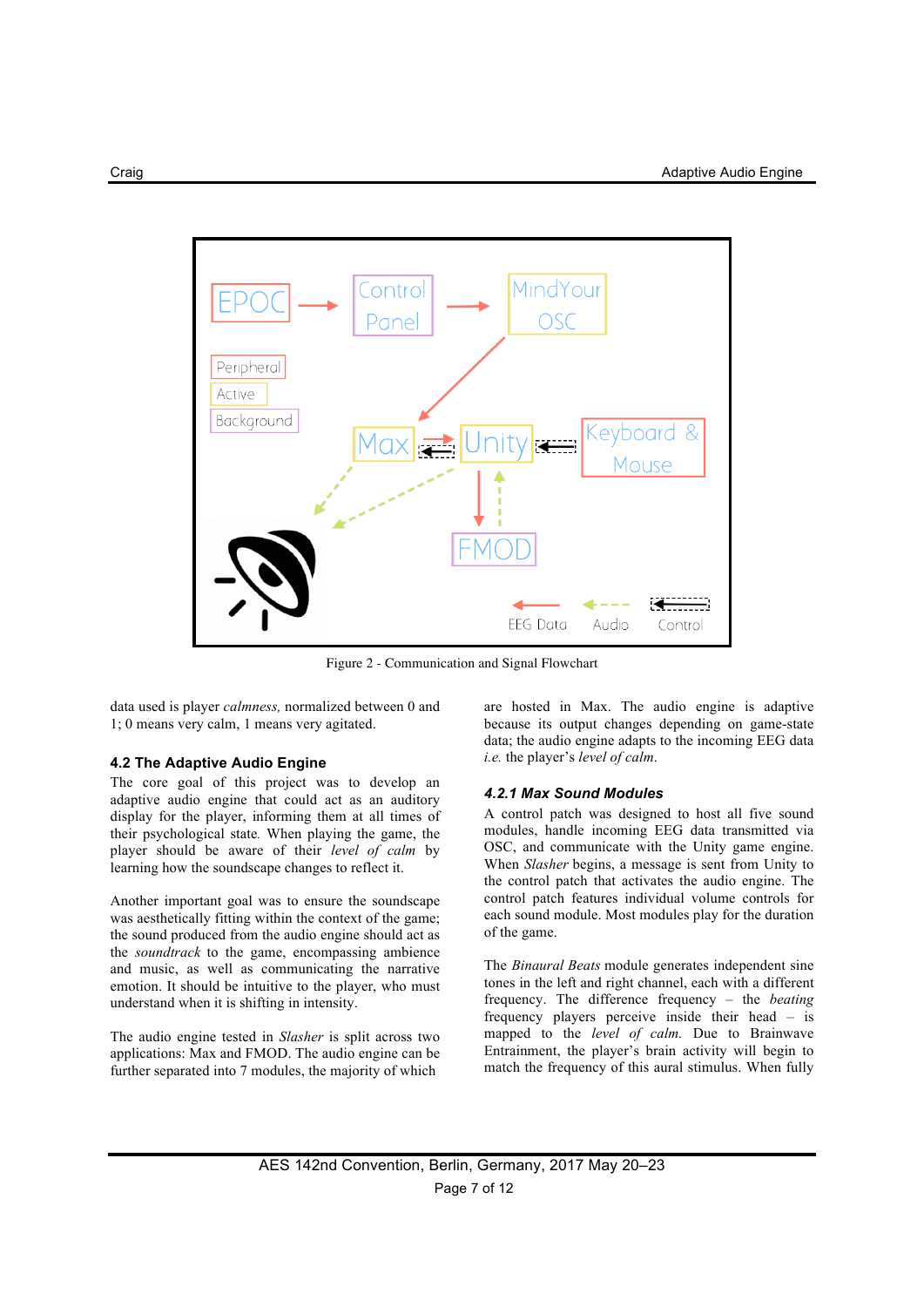calm, the difference frequency is 4 Hz which encourages Delta wave activity, reinforcing a relaxed state. When fully agitated, the difference frequency is 30 Hz which encourages Beta wave activity, reinforcing an alert state. Player feedback indicated that the presence of binaural beats made it very difficult to calm down once in an agitated state. This is seen as a success in terms of game design as events in the game impact their emotional state in the real world, thus bolstering the sensation of immersion.

The *Heartbeat* module generates the player's heartbeat, using sine tone generators with pitch and volume envelopes. The heart rate rises and falls with the player's *level of calm.* EEG data is mapped to the delay between successive beats, as well as the timbre and duration of each beat.

The *Electricity* module is used to mimic the sound of the electromagnetic field emitted by the player and detected by the enemy. The module is based on Andy Farnell's example in *Designing Sound* [8]; however, it has been significantly adapted to include resonant frequencies that symbolize the metallic arteries from which the sound originates. The patch uses a multitude of sawtooth wave generators each set to specific frequencies. The output of these generators is controlled by a series of noise gates, creating intermittent bursts of sound. A *buzzing* component outputs frequently, whilst a *sparks* component outputs more sporadically. Intricate mapping of EEG data is featured in this module, with the player's *level of calm*  affecting 10 separate parameters of the sound. For instance, the center frequency of a resonant filter increases as the player becomes more agitated, causing a more piercing sound. When the player is agitated, gates stay open for longer, adding sustain to the sound. The overall effect is that when the player is very calm, the emitted sound is infrequent and fairly tame. As the player becomes more agitated, the sound grows in intensity and is almost constant.

The *Ambience* module creates environmental sounds like room tone and wind (the asylum contains many open windows). The crux of the patch features lowpass filtered noise. Cut-off frequencies are dictated by the *level of calm,* falling lower as the player becomes more calm*.* Noise gates are again used to create *gusts* of wind. A *rumble* component is created by passing filtered pink noise through an overdrive object. Pan position of all components is constantly varied throughout duration.

The *Bell Tones* module uses additive synthesis to create eerie bell-like tones which play for long durations. Effects such as overdrive, reverberation and tremolo are applied, rising and falling in intensity with the *level of calm.* Each bell tone comprises a fundamental frequency with 9 slightly inharmonic partials. Tones are triggered randomly, and multiple tones can play simultaneously. The envelope of each tone (and indeed each individual partial) is varied, however, every tone has a very slow attack and very long overall duration. The overall effect is that when the player is agitated, the tones become piercing (due to lowpass filter cut-off frequencies rising) and exhibit and intense tremolo effect. According to player feedback, this was the jointmost effective sound module.

#### *4.2.2 FMOD Events*

Two FMOD events were used to create sound elements which could not be implemented procedurally. Each event features a custom parameter which is related to the *level of calm.* As the parameter moves from a minimum value of 0 towards a maximum value of 1, different elements of each event are automated.

The *Breathing* module simulates the breathing from the player character. It transitions through three levels of intensity in accordance with the *level of calm*. Each level is represented on a different audio track within the event, and the volume of each track is controlled by the custom parameter (which is controlled by the *level of calm*). A multitude of audio samples were recorded using a voice actor, representing different intensities of breathing. Although it is the most simple of all modules, it was rated as the joint-most effective sound module by test subjects.

The *Adaptive Music* module is the only non-perpetual sound module. It is triggered at the beginning of level three and plays until the end of the game. The level is split into two parts: the first features quick-spawning enemies which the player must hold-off using a gun; the second features slow-spawning enemies, which the player can navigate past to the exit door (triggering game completion). Two phases of music were scored, one for each part. The player knows it is safe to move towards the exit door when they hear the second phase of the music.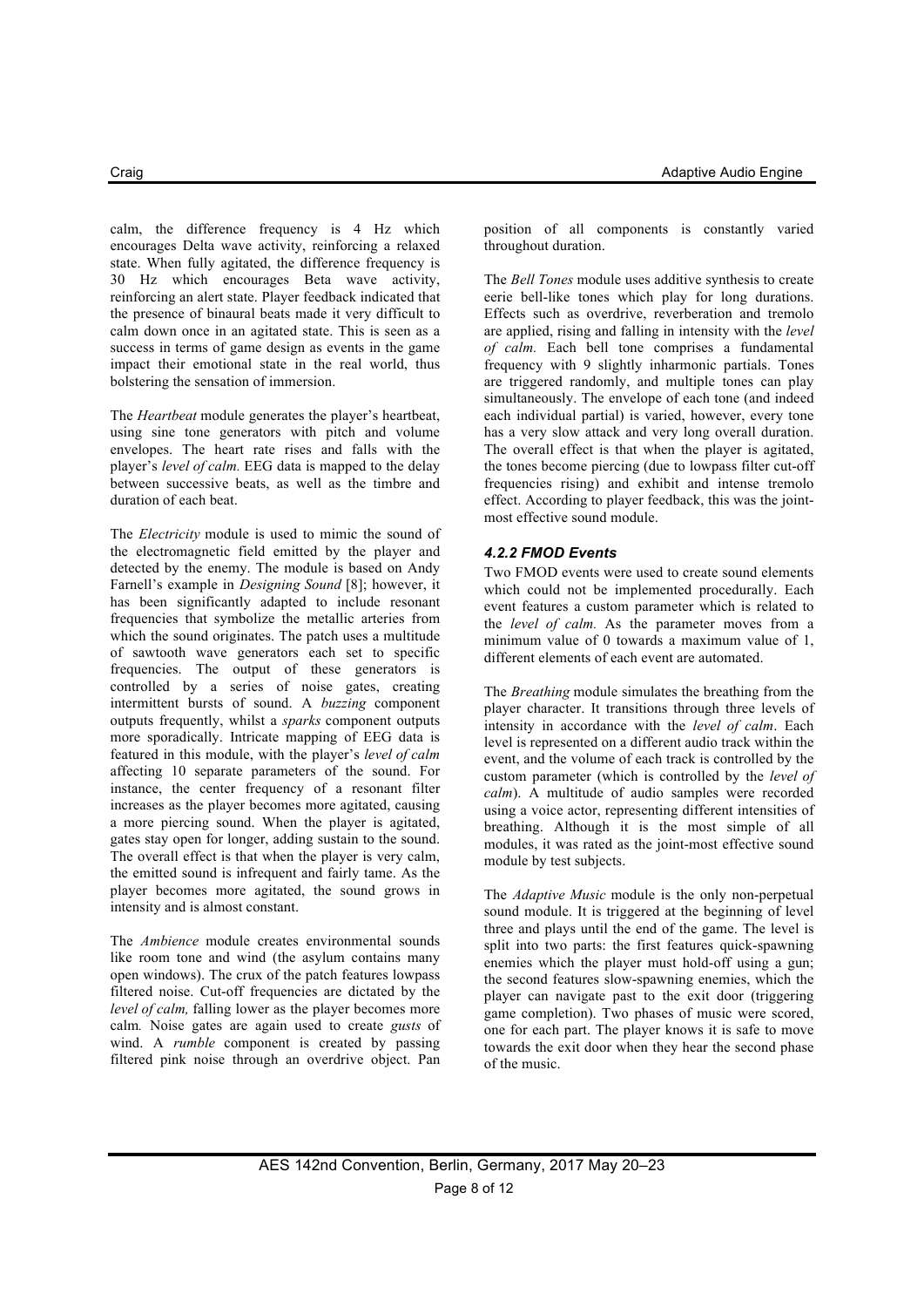During each phase, the music loops over a 16-bar sequence, however FMOD's 'multi-sound' objects ensure variation, triggering different samples on each loop. FMOD's transition function was used to create a transition between phases. When triggered, a dedicated 'transition phase' plays, bridging the material used in phase one to that of phase two. The transition is triggered when the player's *level of calm* has been below 0.5 for more than 30 seconds.

In each phase, the mix of instrumentation is mapped to the *level of calm.* When the player is most agitated, the mix features all instruments, playing their most dynamic material. When the player is most calm, the mix features only a handful of instruments, each playing calmer material. Resultantly, the player can listen to the mix of the music to ascertain their *level of calm.* This is an example of vertical re-orchestration. The overall result is a highly adaptive music event which can loop endlessly without repetition and also act as an auditory display for the player.

#### **5 PLAY TESTING**

IRB-approved testing with human subjects was conducted in order to evaluate the success of the audio engine, as well as the implementation of EEG technology within a videogame environment. A total of five subjects participated, each of whom spent 5+ hours practicing with the Emotiv EPOC EEG headset prior to testing. This allowed Emotiv's algorithms to fine-tune EEG readings to each subject; each individual exhibits a unique range of brainwave activity.

Prior to gameplay, subjects wore the headset while listening to the adaptive audio engine. They were introduced to each sound module individually, and were instructed to close their eyes and listen to how the sound changes over time. Subjects attempted to change the intensity of the sound modules by altering their psychological state. All subjects became surprisingly adept at controlling the audio engine with their minds, and most were able to ramp their *level of calm* upwards and downwards on command.

#### **5.1 Test Procedure**

Testing was conducted in the same location under consistent conditions. Each subject played through the game to completion. Each subject used the same mouse

and keyboard and the game was presented on the same Apple Thunderbolt 27" display. The game was run on a late-2013 Apple Mac Pro, with the following specifications: 3.5 GHz Intel Xeon E5 processor; 32GB DDR3 RAM; 3GB AMD FirePro VRAM. Background noise was measured at 52-55 dB(A) on average. Subjects wore Beyer Dynamic DT 250 headphones over the Emotiv EPOC headset.

Upon completion of the game, subjects were given a paper-based survey to complete. Questions attempted to ascertain the effectiveness of individual sound modules in three different categories: understanding, interest, and relevance to the game. In lieu of full documentation of every question, the most significant results can be stated: the *Breathing* and *Bell Tones*  modules gained the highest aggregated scores across these three categories.

For each individual sound module, test-subjects ranked each category from 0 to 10, with 10 meaning most effective. A single category could therefore achieve a maximum total of 50, with 5 subjects scoring up to 10 points. A single module could achieve a maximum aggregated score of 150, with 50 points for each category. The aggregated scores do not necessarily paint the full picture, however; for instance, the *electricity* module was unanimously enjoyed, but underperformed in the 'understanding' category. Full test results are available online<sup>1</sup>.

#### **6 DISCUSSION**

Assessment of the overall implementation largely derives from observing the subject tests, as a measurement of success is hard to quantify with numbers alone. Observation of live gameplay showed what was undoubtedly a highly immersive product. Subjects were as enthralled as they were frustrated, trying to calm themselves down in order to overcome challenges. It was clearly a new type of gameplay experience for them, and one that often caused paradoxical thinking: the success of calming down would trigger a positive psychological reaction, thus causing the *level of calm* to rise back into dangerous territory. It was quite surprising to witness just how effective the EEG implementation was.

 <sup>1</sup> http://jordancraigportfolio.com/#/slasher/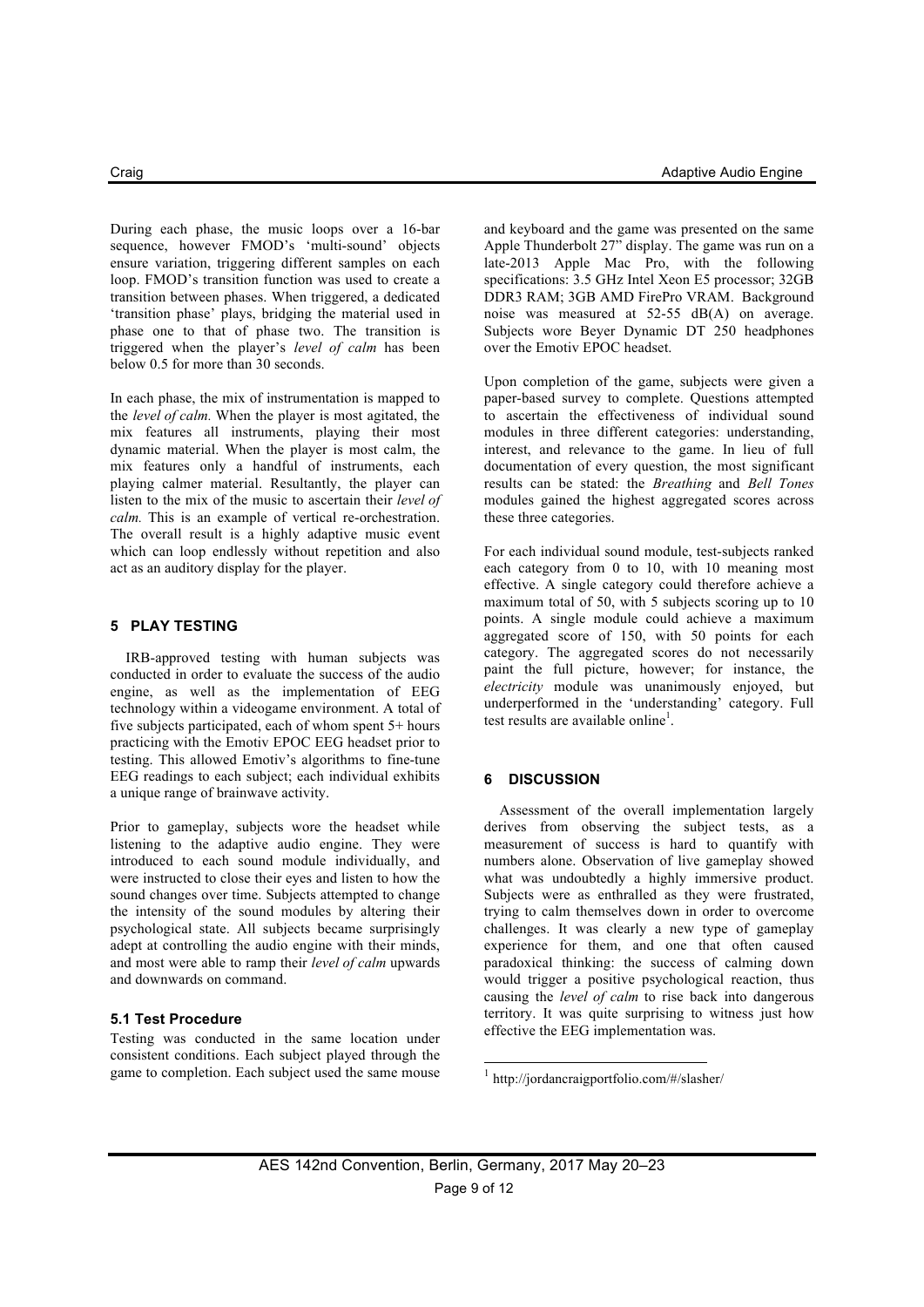

Figure 3 - Aggregate Scores for Sound Modules Rated By Subjects

The overall soundscape created by the adaptive modules was very impressive; again, something that is hard to quantify through numbers and text. Despite some modules overlapping in frequency regions, the general frequency distribution was well balanced. The overall aesthetic of the sound was well-suited to the game. The modules increased and decreased in

intensity at similar rates, showing that the EEG mapping was appropriately implemented.

#### **6.1 Future Work**

The ultimate goal is to replace the *level of calm* with a *level of fear.* Currently, fear cannot be accurately calculated from EEG data alone. During subject testing, player fear most likely caused increases in the *level of calm* parameter at certain times. This was, however, impossible to test. Extensive work with experts in the fields of psychology and neurology would be required to achieve this 'fear setting'.

Another extension of the work would be to harness multiple EEG parameters, as opposed to one single parameter as was done here. For example, calmness could be mapped to music while frustration is mapped to ambience. Further, the data from each of the 14 electrodes on the Emotiv EPOC could be mapped to 14 different parameters. This would likely result in ambiguity over which psychological reaction was affecting which part of the sound, however, such an application could be fitting for more abstract projects.

Finally, integration with virtual reality is a goal of paramount importance. If it is the game designer's objective to create a highly immersive product, then being able to place the player inside the game both *visually* and *emotionally* is a mouth-watering prospect. Player EEG data could be linked to visual effects, as well as the sonic surroundings, thus tightening the audio-visual bond as well as the overall feeling of immersion. New paradigms of interaction would prompt new methods for audio integration. And while virtual reality lays down roadblocks to the sound designer in the limitations of 3D audio, the implementation presented in *Slasher* offers an alternative avenue to explore.

#### **6.2 Impact on the Field**

The field of music technology must be poised for the commercial adoption of EEG technology in videogames. It is a technology that has obvious implications for player control and, to a lesser extent, virtual reality. But the field of music technology must show that audio also has a role to play. EEG data represents a wealth of fluctuating and varying values the type of values that are very useful in adaptive audio. The work presented here illustrates just one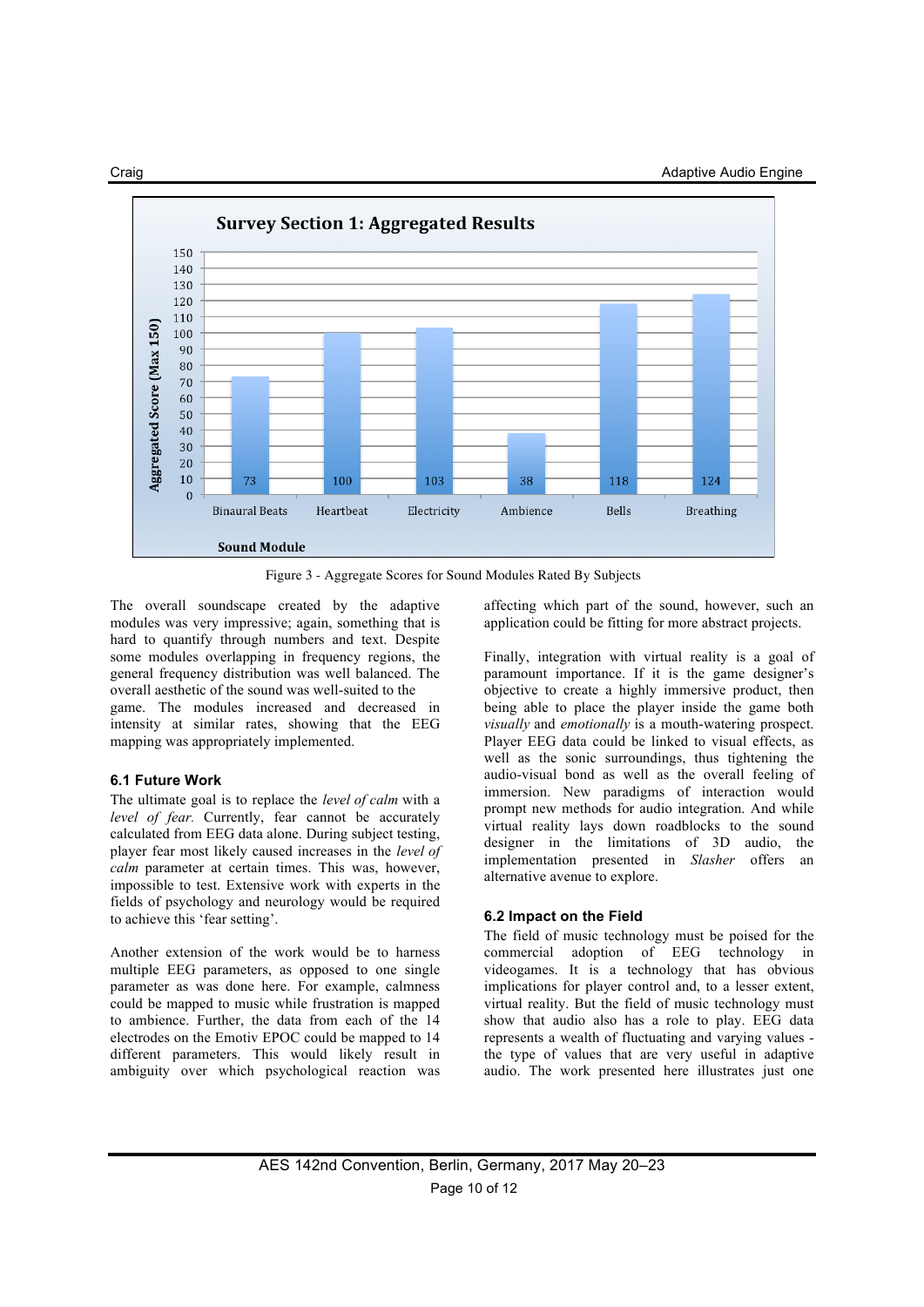application of its use: a model for using EEG data to drive an auditory display. There are countless other applications, however, and work must be done to explore new areas.

The novel approach exhibited by this project is, in many ways, the first floundering footsteps into a potentially prosperous area for music technology. The ability to match a game's soundtrack to the emotion of the player is enviable. It could become a useful tool for the game designer in communicating various game elements to the player. For example, picture a stealth game in which the player hides in the shadows, using a sniper rifle to eliminate enemies. The player must remain calm in order to aim accurately. This is a fairly common scenario in games and is often illustrated using a crosshair that jumps around sporadically. Imagine instead that the faltering composure is sonified, notifying the player through sound that their shot will likely miss the target. Another application could involve using sound to change the player's emotion based on their EEG reading. For instance, during a horror game, if the EEG reading shows the player is not sufficiently frightened (assuming such emotion recognition becomes possible one day) the sound can change, introducing harsher frequencies and dissonant textures in a bid to unnerve the player.

Work with this emerging technology is still very much in its infancy, thus assessing its current impact is a somewhat recondite task. But the combination of an electroencephalography-based game with an adaptive and procedural audio system provides boundless opportunities of exploration to the sound designer, as well as the game designer. Where EEG prompts new paradigms of player control in games, it must also stimulate new applications of audio. Successful implementation in this manner will engender a slew of immersive products that are highly marketable due to the new type of interaction they offer. A potentially lucrative area lurks on the horizon; the discerning music technologist would do well to be prepared, ready to advance when the market beckons.

#### **7 CONCLUSION**

Electroencephalography was used to augment conventional player control over the duration of a survival horror game. The player's psychological reaction to the game directly impacted their performance within it. Successful navigation of the virtual world necessitated the player remain as calm as possible. The thesis put forth was that an adaptive audio engine could be constructed in such a way as to act as an auditory display, informing the player at all times of their *level of calm,* in lieu of visual representation. The overarching impact of such an implementation is that it provides a model for integrating audio with EEG technology in a gaming context.

The adaptive audio engine that was tested comprises seven separate sound modules. Five of these were implemented in Max using procedural audio techniques. The remaining two modules were implemented in FMOD Studio, utilizing its real-time parameter functionality. Player EEG data was transmitted in live time - via OSC - to each module, where it was mapped to various parameters. The overall effect caused the intensity of the soundscape to rise and fall synchronously with the player's *level of calm.* Resultantly, the player could use this auditory display to gauge their performance in the game.

IRB-approved testing was conducted with five subjects, each of whom had previously spent 5+ hours working with the Emotiv EPOC headset. Each subject played the game through to completion while wearing the EEG device. Subject response shows that the adaptive audio engine was successful in communicating their *level of calm* thus aiding in their navigation of the challenges set before them. Specifically, sound modules for 'Breathing' and 'Bells' performed best overall.

The ultimate takeaway from this body of work is that a sophisticated audio system was designed to complement the non-linear world of computer games. As we enter a new age of game design – one which is governed by virtual reality and driven by the demand for augmented experiences - new paradigms of audio application must be relentlessly explored. This project is but one small step in one possible direction.

#### **REFERENCES**

1

[1] E. Brown and P. Cairns, "A Grounded Investigation of Game Immersion," *UCLIC Conference on Human Factors in Computing Systems*, Vienna, Austria, 2004.